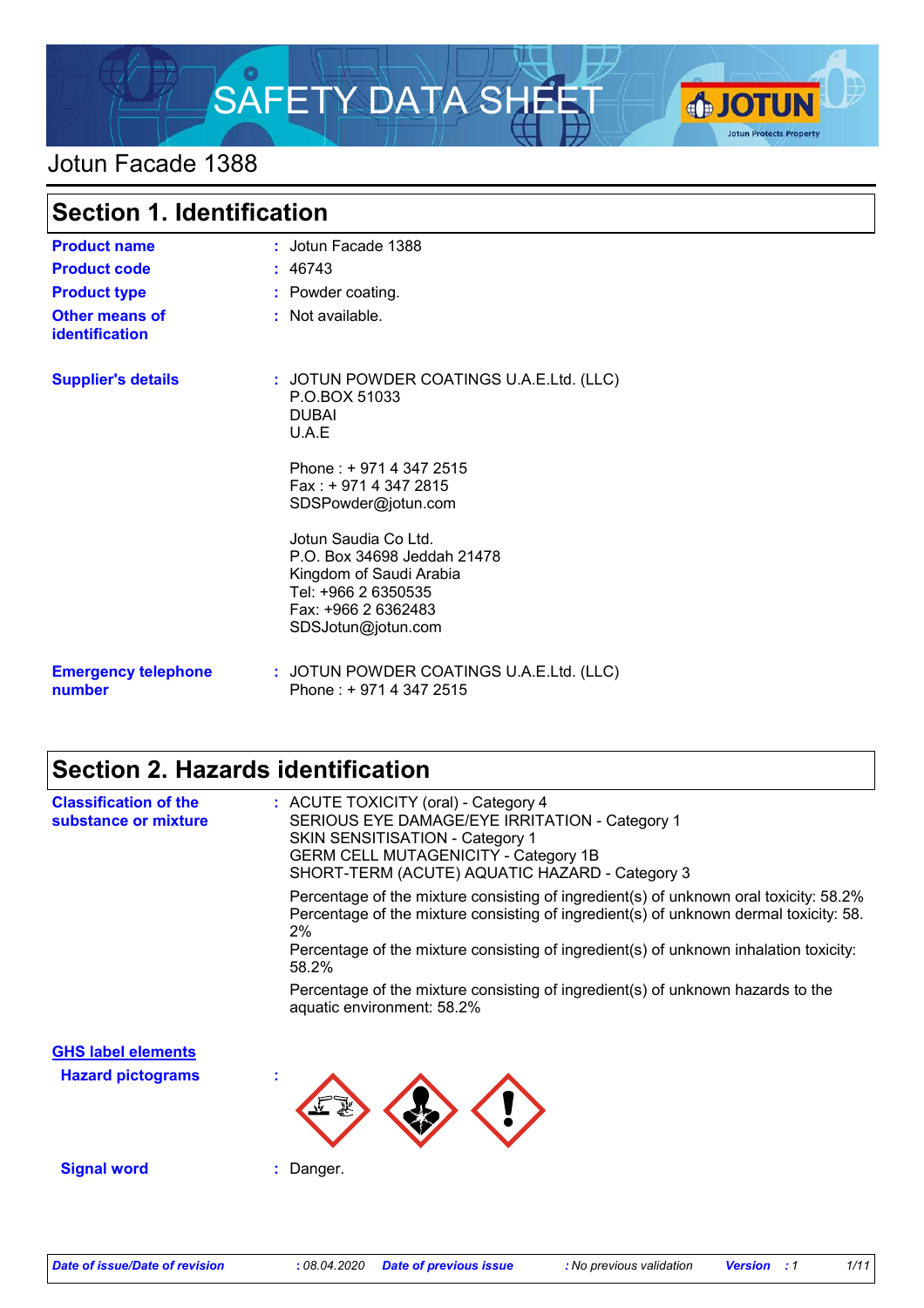## **Section 2. Hazards identification**

| <b>Hazard statements</b>        | : H302 - Harmful if swallowed.<br>H318 - Causes serious eye damage.<br>H317 - May cause an allergic skin reaction.<br>H340 - May cause genetic defects.                                                                                                                                                                                                                                                                                                                                                                                      |
|---------------------------------|----------------------------------------------------------------------------------------------------------------------------------------------------------------------------------------------------------------------------------------------------------------------------------------------------------------------------------------------------------------------------------------------------------------------------------------------------------------------------------------------------------------------------------------------|
|                                 | H402 - Harmful to aquatic life.                                                                                                                                                                                                                                                                                                                                                                                                                                                                                                              |
| <b>Precautionary statements</b> |                                                                                                                                                                                                                                                                                                                                                                                                                                                                                                                                              |
| <b>Prevention</b>               | : P201 - Obtain special instructions before use.<br>P202 - Do not handle until all safety precautions have been read and understood.<br>P280 - Wear protective gloves. Wear eye or face protection. Wear protective<br>clothing.<br>P273 - Avoid release to the environment.<br>P270 - Do not eat, drink or smoke when using this product.<br>P264 - Wash hands thoroughly after handling.                                                                                                                                                   |
| <b>Response</b>                 | : P308 + P313 - IF exposed or concerned: Get medical attention.<br>P301 + P312 + P330 - IF SWALLOWED: Call a POISON CENTER or physician if<br>you feel unwell. Rinse mouth.<br>P302 + P352 - IF ON SKIN: Wash with plenty of soap and water.<br>P333 + P313 - If skin irritation or rash occurs: Get medical attention.<br>P305 + P351 + P338 + P310 - IF IN EYES: Rinse cautiously with water for several<br>minutes. Remove contact lenses, if present and easy to do. Continue rinsing.<br>Immediately call a POISON CENTER or physician. |
| <b>Storage</b>                  | : P405 - Store locked up.                                                                                                                                                                                                                                                                                                                                                                                                                                                                                                                    |
| <b>Disposal</b>                 | : P501 - Dispose of contents and container in accordance with all local, regional,<br>national and international regulations.                                                                                                                                                                                                                                                                                                                                                                                                                |

**Other hazards which do not :** None known. **result in classification**

## **Section 3. Composition/information on ingredients**

| Substance/mixture     | : Mixture        |
|-----------------------|------------------|
| <b>Other means of</b> | : Not available. |
| identification        |                  |

| <b>CAS number/other identifiers</b> |                   |
|-------------------------------------|-------------------|
| <b>CAS number</b>                   | : Not applicable. |
| <b>EC</b> number                    | : Mixture.        |
| <b>Product code</b>                 | : 46743           |

| <b>Ingredient name</b>                                                | $\frac{9}{6}$ | <b>CAS number</b> |
|-----------------------------------------------------------------------|---------------|-------------------|
| $1,3,5$ -tris(oxiranylmethyl)-1,3,5-triazine-2,4,6(1h,3h,5h)-trione   | $\leq 4.7$    | 2451-62-9         |
| 2,4,8,10-tetraoxa-3,9-diphosphaspiro[5.5]undecane, 3,9-bis[2,4-bis(1, | 1≤ا           | 26741-53-7        |
| 1-dimethylethyl)phenoxyl-                                             |               |                   |
| zinc di(benzothiazol-2-yl) disulphide                                 | $\leq 0.2$    | 155-04-4          |

**There are no additional ingredients present which, within the current knowledge of the supplier and in the concentrations applicable, are classified as hazardous to health or the environment and hence require reporting in this section.**

**Occupational exposure limits, if available, are listed in Section 8.**

## **Section 4. First aid measures**

### **Description of necessary first aid measures**

**Eye contact :**

Get medical attention immediately. Call a poison center or physician. Immediately flush eyes with plenty of water, occasionally lifting the upper and lower eyelids. Check for and remove any contact lenses. Continue to rinse for at least 10 minutes. Chemical burns must be treated promptly by a physician.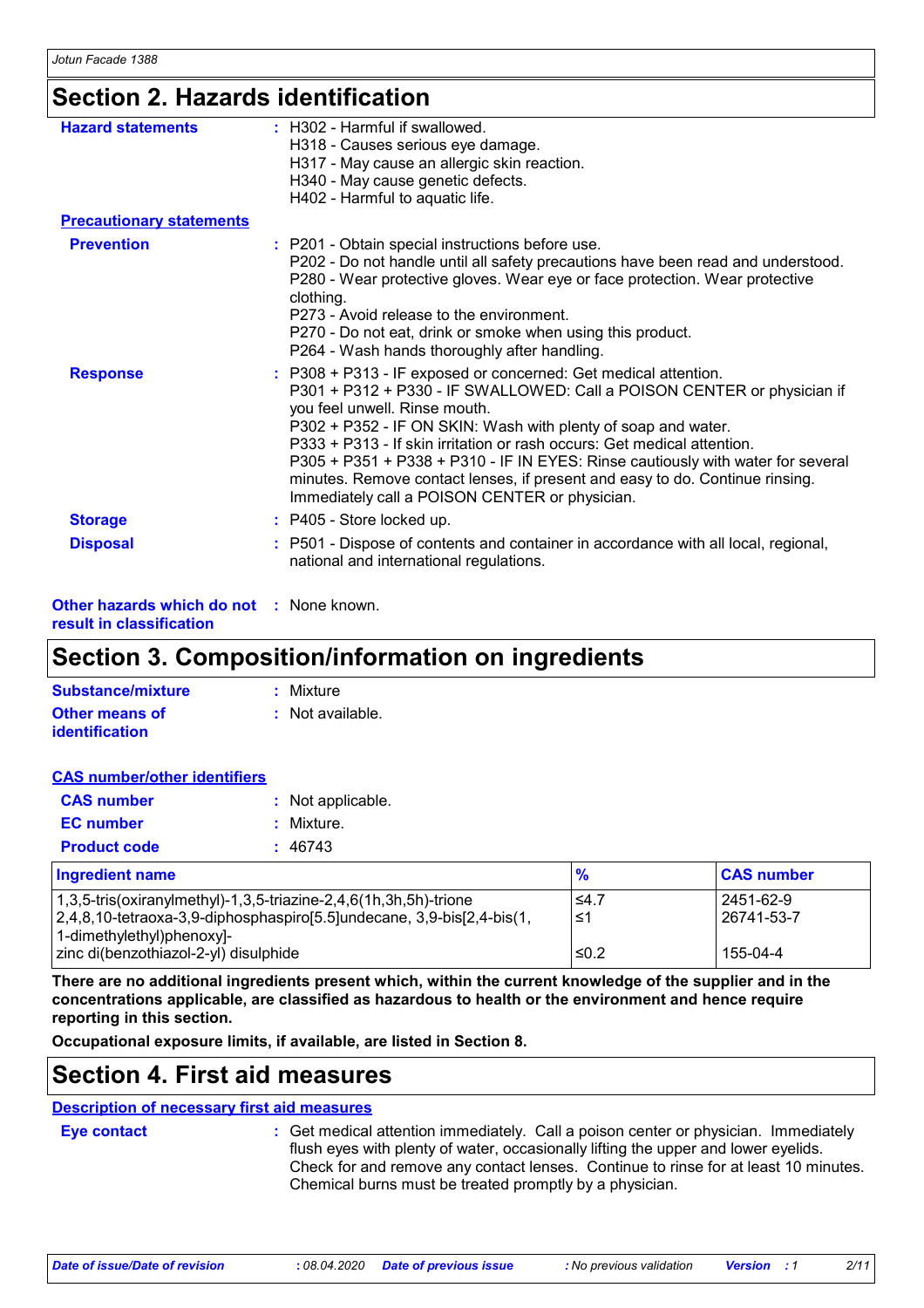# **Section 4. First aid measures**

| <b>Inhalation</b>   | Get medical attention immediately. Call a poison center or physician. Remove<br>victim to fresh air and keep at rest in a position comfortable for breathing. If it is<br>suspected that fumes are still present, the rescuer should wear an appropriate mask<br>or self-contained breathing apparatus. If not breathing, if breathing is irregular or if<br>respiratory arrest occurs, provide artificial respiration or oxygen by trained personnel.<br>It may be dangerous to the person providing aid to give mouth-to-mouth<br>resuscitation. If unconscious, place in recovery position and get medical attention<br>immediately. Maintain an open airway. Loosen tight clothing such as a collar, tie,<br>belt or waistband. In case of inhalation of decomposition products in a fire,<br>symptoms may be delayed. The exposed person may need to be kept under<br>medical surveillance for 48 hours. |
|---------------------|---------------------------------------------------------------------------------------------------------------------------------------------------------------------------------------------------------------------------------------------------------------------------------------------------------------------------------------------------------------------------------------------------------------------------------------------------------------------------------------------------------------------------------------------------------------------------------------------------------------------------------------------------------------------------------------------------------------------------------------------------------------------------------------------------------------------------------------------------------------------------------------------------------------|
| <b>Skin contact</b> | : Get medical attention immediately. Call a poison center or physician. Wash with<br>plenty of soap and water. Remove contaminated clothing and shoes. Wash<br>contaminated clothing thoroughly with water before removing it, or wear gloves.<br>Continue to rinse for at least 10 minutes. Chemical burns must be treated promptly<br>by a physician. In the event of any complaints or symptoms, avoid further exposure.<br>Wash clothing before reuse. Clean shoes thoroughly before reuse.                                                                                                                                                                                                                                                                                                                                                                                                               |
| <b>Ingestion</b>    | Get medical attention immediately. Call a poison center or physician. Wash out<br>÷.<br>mouth with water. Remove dentures if any. Remove victim to fresh air and keep at<br>rest in a position comfortable for breathing. If material has been swallowed and the<br>exposed person is conscious, give small quantities of water to drink. Stop if the<br>exposed person feels sick as vomiting may be dangerous. Do not induce vomiting<br>unless directed to do so by medical personnel. If vomiting occurs, the head should<br>be kept low so that vomit does not enter the lungs. Chemical burns must be treated<br>promptly by a physician. Never give anything by mouth to an unconscious person.<br>If unconscious, place in recovery position and get medical attention immediately.<br>Maintain an open airway. Loosen tight clothing such as a collar, tie, belt or<br>waistband.                    |

### **Most important symptoms/effects, acute and delayed**

| <b>Potential acute health effects</b> |                                                                                                                                                                                                                                                                                                                                                                                                               |
|---------------------------------------|---------------------------------------------------------------------------------------------------------------------------------------------------------------------------------------------------------------------------------------------------------------------------------------------------------------------------------------------------------------------------------------------------------------|
| <b>Eye contact</b>                    | : Causes serious eye damage.                                                                                                                                                                                                                                                                                                                                                                                  |
| <b>Inhalation</b>                     | : No known significant effects or critical hazards.                                                                                                                                                                                                                                                                                                                                                           |
| <b>Skin contact</b>                   | May cause an allergic skin reaction.                                                                                                                                                                                                                                                                                                                                                                          |
| <b>Ingestion</b>                      | : Harmful if swallowed.                                                                                                                                                                                                                                                                                                                                                                                       |
| <b>Over-exposure signs/symptoms</b>   |                                                                                                                                                                                                                                                                                                                                                                                                               |
| <b>Eye contact</b>                    | : Adverse symptoms may include the following:<br>pain<br>watering<br>redness                                                                                                                                                                                                                                                                                                                                  |
| <b>Inhalation</b>                     | : No specific data.                                                                                                                                                                                                                                                                                                                                                                                           |
| <b>Skin contact</b>                   | : Adverse symptoms may include the following:<br>pain or irritation<br>redness<br>blistering may occur                                                                                                                                                                                                                                                                                                        |
| <b>Ingestion</b>                      | : Adverse symptoms may include the following:<br>stomach pains                                                                                                                                                                                                                                                                                                                                                |
|                                       | Indication of immediate medical attention and special treatment needed, if necessary                                                                                                                                                                                                                                                                                                                          |
| <b>Notes to physician</b>             | : In case of inhalation of decomposition products in a fire, symptoms may be delayed.<br>The exposed person may need to be kept under medical surveillance for 48 hours.                                                                                                                                                                                                                                      |
| <b>Specific treatments</b>            | : No specific treatment.                                                                                                                                                                                                                                                                                                                                                                                      |
| <b>Protection of first-aiders</b>     | No action shall be taken involving any personal risk or without suitable training. If it<br>is suspected that fumes are still present, the rescuer should wear an appropriate<br>mask or self-contained breathing apparatus. It may be dangerous to the person<br>providing aid to give mouth-to-mouth resuscitation. Wash contaminated clothing<br>thoroughly with water before removing it, or wear gloves. |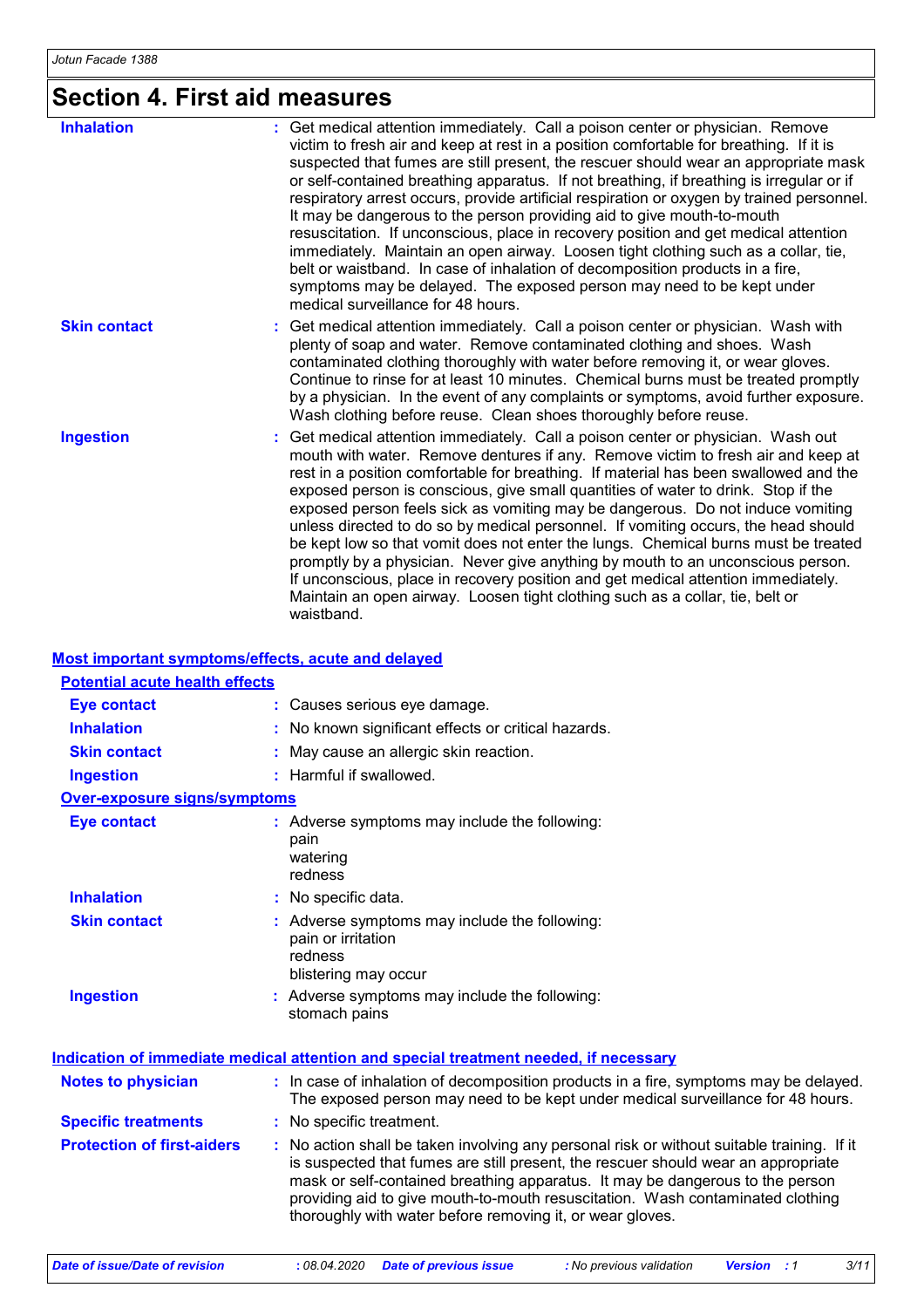## **Section 4. First aid measures**

**See toxicological information (Section 11)**

## **Section 5. Firefighting measures**

| <b>Extinguishing media</b>                               |                                                                                                                                                                                                     |
|----------------------------------------------------------|-----------------------------------------------------------------------------------------------------------------------------------------------------------------------------------------------------|
| <b>Suitable extinguishing</b><br>media                   | : Use an extinguishing agent suitable for the surrounding fire.                                                                                                                                     |
| <b>Unsuitable extinguishing</b><br>media                 | : None known.                                                                                                                                                                                       |
| <b>Specific hazards arising</b><br>from the chemical     | : Fine dust clouds may form explosive mixtures with air.                                                                                                                                            |
| <b>Hazardous thermal</b><br>decomposition products       | : Decomposition products may include the following materials:<br>carbon dioxide<br>carbon monoxide<br>nitrogen oxides<br>sulfur oxides<br>metal oxide/oxides                                        |
| <b>Special protective actions</b><br>for fire-fighters   | : Promptly isolate the scene by removing all persons from the vicinity of the incident if<br>there is a fire. No action shall be taken involving any personal risk or without<br>suitable training. |
| <b>Special protective</b><br>equipment for fire-fighters | : Fire-fighters should wear appropriate protective equipment and self-contained<br>breathing apparatus (SCBA) with a full face-piece operated in positive pressure<br>mode.                         |

## **Section 6. Accidental release measures**

### **Personal precautions, protective equipment and emergency procedures**

| For non-emergency<br>personnel                              | : No action shall be taken involving any personal risk or without suitable training.<br>Evacuate surrounding areas. Keep unnecessary and unprotected personnel from<br>entering. Do not touch or walk through spilt material. Provide adequate ventilation.<br>Wear appropriate respirator when ventilation is inadequate. Put on appropriate<br>personal protective equipment.                                                                        |  |
|-------------------------------------------------------------|--------------------------------------------------------------------------------------------------------------------------------------------------------------------------------------------------------------------------------------------------------------------------------------------------------------------------------------------------------------------------------------------------------------------------------------------------------|--|
|                                                             | <b>For emergency responders</b> : If specialised clothing is required to deal with the spillage, take note of any<br>information in Section 8 on suitable and unsuitable materials. See also the<br>information in "For non-emergency personnel".                                                                                                                                                                                                      |  |
| <b>Environmental precautions</b>                            | : Avoid dispersal of spilt material and runoff and contact with soil, waterways, drains<br>and sewers. Inform the relevant authorities if the product has caused environmental<br>pollution (sewers, waterways, soil or air). Water polluting material. May be harmful<br>to the environment if released in large quantities.                                                                                                                          |  |
| <b>Methods and material for containment and cleaning up</b> |                                                                                                                                                                                                                                                                                                                                                                                                                                                        |  |
| <b>Small spill</b>                                          | : Move containers from spill area. Avoid dust generation. Do not dry sweep.<br>Vacuum dust with equipment fitted with a HEPA filter and place in a closed, labeled<br>waste container. Place spilled material in a designated, labeled waste container.<br>Dispose of via a licensed waste disposal contractor.                                                                                                                                        |  |
| <b>Large spill</b>                                          | : Move containers from spill area. Approach the release from upwind. Prevent entry<br>into sewers, water courses, basements or confined areas. Avoid dust generation.<br>Do not dry sweep. Vacuum dust with equipment fitted with a HEPA filter and place<br>in a closed, labeled waste container. Dispose of via a licensed waste disposal<br>contractor. Note: see Section 1 for emergency contact information and Section 13<br>for waste disposal. |  |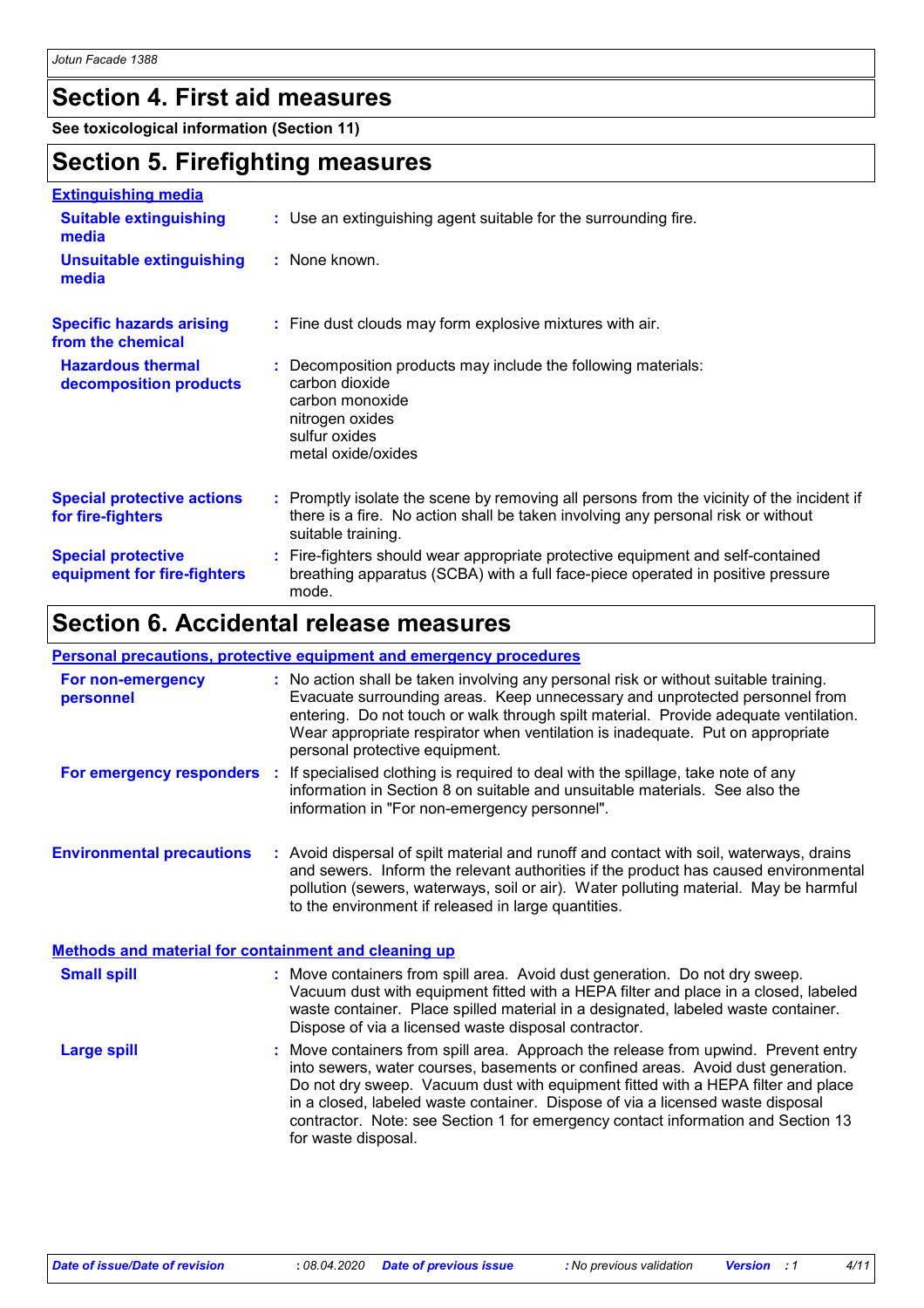## **Section 7. Handling and storage**

| <b>Precautions for safe handling</b>                                      |                                                                                                                                                                                                                                                                                                                                                                                                                                                                                                                                                                                                                                                                                                                                                                                                                    |
|---------------------------------------------------------------------------|--------------------------------------------------------------------------------------------------------------------------------------------------------------------------------------------------------------------------------------------------------------------------------------------------------------------------------------------------------------------------------------------------------------------------------------------------------------------------------------------------------------------------------------------------------------------------------------------------------------------------------------------------------------------------------------------------------------------------------------------------------------------------------------------------------------------|
| <b>Protective measures</b>                                                | : Put on appropriate personal protective equipment (see Section 8). Persons with a<br>history of skin sensitization problems should not be employed in any process in<br>which this product is used. Avoid exposure - obtain special instructions before use.<br>Do not handle until all safety precautions have been read and understood. Do not<br>get in eyes or on skin or clothing. Do not ingest. Avoid release to the environment.<br>If during normal use the material presents a respiratory hazard, use only with<br>adequate ventilation or wear appropriate respirator. Keep in the original container or<br>an approved alternative made from a compatible material, kept tightly closed when<br>not in use. Empty containers retain product residue and can be hazardous. Do not<br>reuse container. |
| <b>Advice on general</b><br>occupational hygiene                          | : Eating, drinking and smoking should be prohibited in areas where this material is<br>handled, stored and processed. Workers should wash hands and face before<br>eating, drinking and smoking. Remove contaminated clothing and protective<br>equipment before entering eating areas. See also Section 8 for additional<br>information on hygiene measures.                                                                                                                                                                                                                                                                                                                                                                                                                                                      |
| <b>Conditions for safe storage,</b><br>including any<br>incompatibilities | : Store in accordance with local regulations. Store in original container protected<br>from direct sunlight in a dry, cool and well-ventilated area, away from incompatible<br>materials (see Section 10) and food and drink. Store locked up. Keep container<br>tightly closed and sealed until ready for use. Containers that have been opened<br>must be carefully resealed and kept upright to prevent leakage. Do not store in<br>unlabelled containers. Use appropriate containment to avoid environmental<br>contamination. See Section 10 for incompatible materials before handling or use.                                                                                                                                                                                                               |

## **Section 8. Exposure controls/personal protection**

### **Control parameters**

### **Occupational exposure limits**

| <b>Ingredient name</b>                                           | <b>Exposure limits</b>                                                              |
|------------------------------------------------------------------|-------------------------------------------------------------------------------------|
| 1,3,5-tris(oxiranylmethyl)-1,3,5-triazine-2,4,6(1h,3h,5h)-trione | <b>ACGIH TLV (United States, 3/2018).</b><br>TWA: $0.05$ mg/m <sup>3</sup> 8 hours. |

Dust Limit : 10 mg/m<sup>3</sup> (TWA of total inhalable dust) and 4 mg/m<sup>3</sup> (TWA of respirable)

| <b>Appropriate engineering</b><br><b>controls</b><br><b>Environmental exposure</b><br>controls | : If user operations generate dust, fumes, gas, vapour or mist, use process<br>enclosures, local exhaust ventilation or other engineering controls to keep worker<br>exposure to airborne contaminants below any recommended or statutory limits.<br>: Emissions from ventilation or work process equipment should be checked to ensure<br>they comply with the requirements of environmental protection legislation. In some<br>cases, fume scrubbers, filters or engineering modifications to the process<br>equipment will be necessary to reduce emissions to acceptable levels. |
|------------------------------------------------------------------------------------------------|--------------------------------------------------------------------------------------------------------------------------------------------------------------------------------------------------------------------------------------------------------------------------------------------------------------------------------------------------------------------------------------------------------------------------------------------------------------------------------------------------------------------------------------------------------------------------------------|
| <b>Individual protection measures</b>                                                          |                                                                                                                                                                                                                                                                                                                                                                                                                                                                                                                                                                                      |
| <b>Hygiene measures</b>                                                                        | : Wash hands, forearms and face thoroughly after handling chemical products, before<br>eating, smoking and using the lavatory and at the end of the working period.<br>Appropriate techniques should be used to remove potentially contaminated clothing.<br>Contaminated work clothing should not be allowed out of the workplace. Wash<br>contaminated clothing before reusing. Ensure that eyewash stations and safety<br>showers are close to the workstation location.                                                                                                          |
| <b>Eye/face protection</b>                                                                     | : Safety eyewear complying to EN 166 should be used when a risk assessment<br>indicates this is necessary to avoid exposure to liquid splashes, mists, gases or<br>dusts. If contact is possible, the following protection should be worn, unless the<br>assessment indicates a higher degree of protection: chemical splash goggles and/<br>or face shield. If inhalation hazards exist, a full-face respirator may be required<br>instead.                                                                                                                                         |
| <b>Skin protection</b>                                                                         |                                                                                                                                                                                                                                                                                                                                                                                                                                                                                                                                                                                      |
| <b>Hand protection</b>                                                                         | t                                                                                                                                                                                                                                                                                                                                                                                                                                                                                                                                                                                    |
| <b>Date of issue/Date of revision</b>                                                          | : 08.04.2020<br>5/11<br><b>Date of previous issue</b><br>: No previous validation<br><b>Version</b> : 1                                                                                                                                                                                                                                                                                                                                                                                                                                                                              |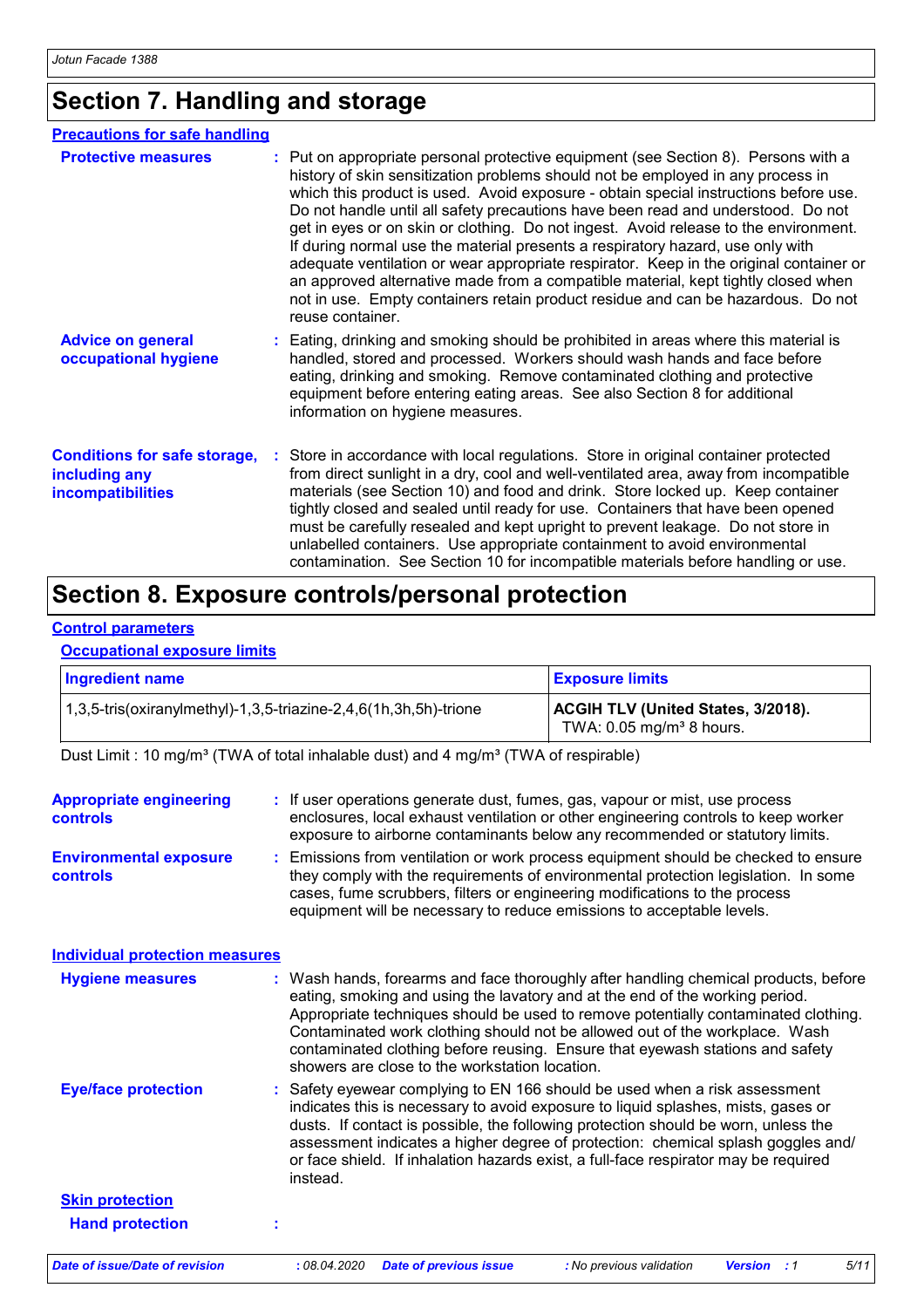## **Section 8. Exposure controls/personal protection**

|                               | There is no one glove material or combination of materials that will give unlimited                                                                                                                                                              |
|-------------------------------|--------------------------------------------------------------------------------------------------------------------------------------------------------------------------------------------------------------------------------------------------|
|                               | resistance to any individual or combination of chemicals.                                                                                                                                                                                        |
|                               | The breakthrough time must be greater than the end use time of the product.                                                                                                                                                                      |
|                               | The instructions and information provided by the glove manufacturer on use,                                                                                                                                                                      |
|                               | storage, maintenance and replacement must be followed.                                                                                                                                                                                           |
|                               | Gloves should be replaced regularly and if there is any sign of damage to the glove<br>material.                                                                                                                                                 |
|                               | Always ensure that gloves are free from defects and that they are stored and used<br>correctly.                                                                                                                                                  |
|                               | The performance or effectiveness of the glove may be reduced by physical/chemical<br>damage and poor maintenance.                                                                                                                                |
|                               | Barrier creams may help to protect the exposed areas of the skin but should not be<br>applied once exposure has occurred.                                                                                                                        |
|                               | Wear suitable gloves tested to EN374.                                                                                                                                                                                                            |
|                               | Recommended, gloves(breakthrough time) > 8 hours: PVC, nitrile rubber, neoprene<br>May be used, gloves(breakthrough time) 4 - 8 hours: polyvinyl alcohol (PVA)                                                                                   |
| <b>Body protection</b>        | : Personal protective equipment for the body should be selected based on the task<br>being performed and the risks involved and should be approved by a specialist<br>before handling this product.                                              |
| <b>Other skin protection</b>  | : Appropriate footwear and any additional skin protection measures should be<br>selected based on the task being performed and the risks involved and should be<br>approved by a specialist before handling this product.                        |
| <b>Respiratory protection</b> | : If workers are exposed to concentrations above the exposure limit, they must use a<br>respirator according to EN 140. If dust is generated and ventilation is inadequate,<br>use respirator that will protect against dust/mist. (FFP2 / N95). |

## **Section 9. Physical and chemical properties**

| <b>Appearance</b>                                 |                                                                |
|---------------------------------------------------|----------------------------------------------------------------|
| <b>Physical state</b>                             | : Solid. Powder.                                               |
| <b>Colour</b>                                     | : Various                                                      |
| <b>Odour</b>                                      | : Odourless.                                                   |
| <b>Odour threshold</b>                            | Not applicable.                                                |
| рH                                                | : Not applicable.                                              |
| <b>Melting point (dust)</b>                       | $: 85 - 115 °C$                                                |
| <b>Boiling point</b>                              | : Not applicable.                                              |
| <b>Flash point</b>                                | Not applicable.                                                |
| <b>Evaporation rate</b>                           | : Not applicable.                                              |
| <b>Flammability (solid, gas)</b>                  | : Fine dust clouds may form explosive mixtures with air.       |
| <b>Lower explosion limit (dust)</b>               | : $30$ g/m <sup>3</sup> (EN 14034-3)                           |
| <b>Minimum ignition energy</b><br>(mJ)            | $: 10 - 30$ (EN 13821)                                         |
| <b>Vapour pressure</b>                            | : Not applicable.                                              |
| <b>Vapour density</b>                             | : Not applicable.                                              |
| <b>Density</b>                                    | : $1.2$ to $1.9$ g/cm <sup>3</sup>                             |
| <b>Solubility</b>                                 | Insoluble in the following materials: cold water and hot water |
| <b>Partition coefficient: n-</b><br>octanol/water | : Not applicable.                                              |
| <b>Auto-ignition temperature</b>                  | $: >450^{\circ}$ C                                             |
| <b>Decomposition temperature</b>                  | : $230^{\circ}$ C (446 $^{\circ}$ F)                           |
| <b>Viscosity</b>                                  | : Not applicable.                                              |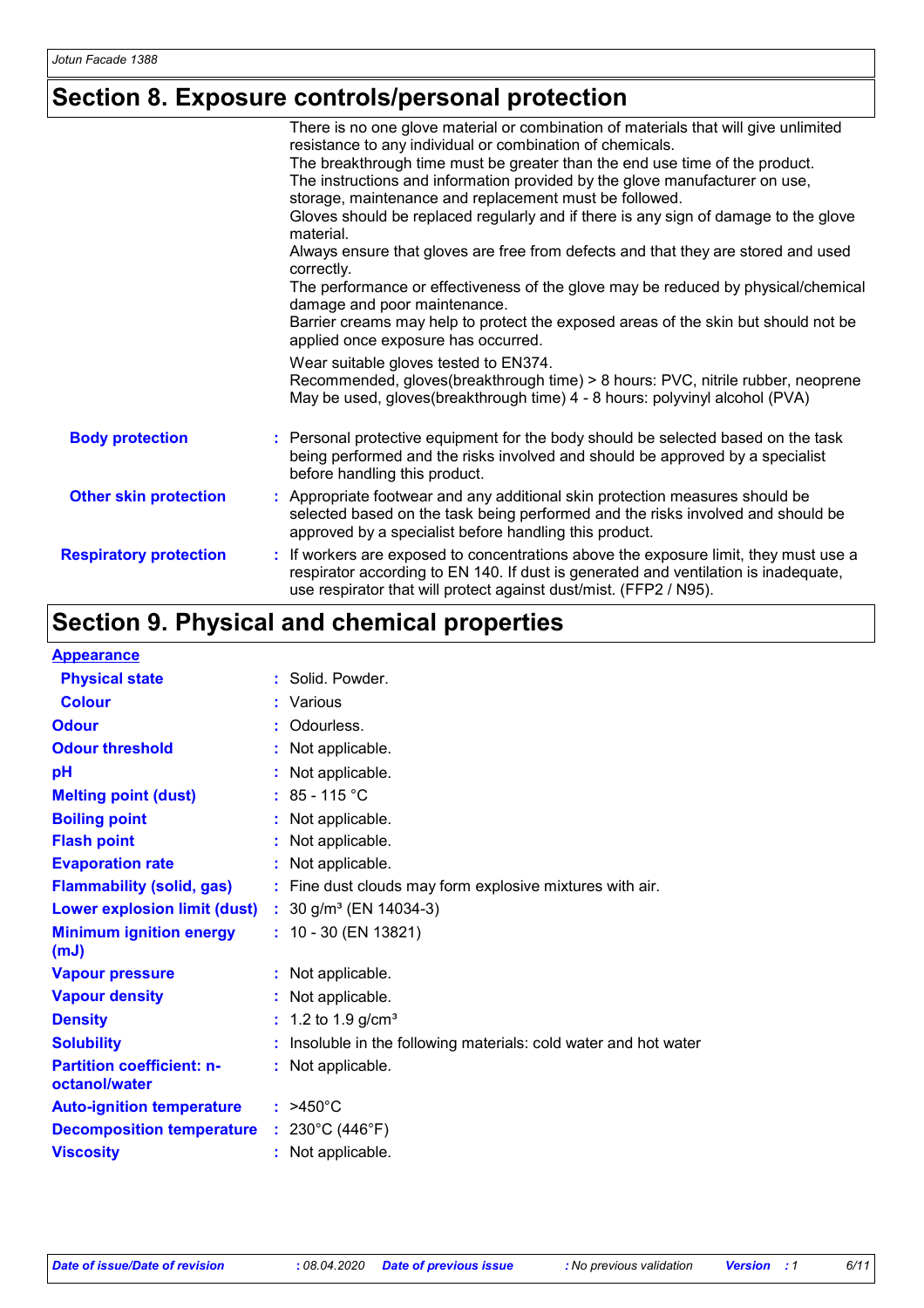## **Section 10. Stability and reactivity**

| <b>Reactivity</b>                            | : Fine dust clouds may form explosive mixtures with air.                                                                                                   |
|----------------------------------------------|------------------------------------------------------------------------------------------------------------------------------------------------------------|
| <b>Chemical stability</b>                    | : The product is stable.                                                                                                                                   |
| <b>Possibility of hazardous</b><br>reactions | : Under normal conditions of storage and use, hazardous reactions will not occur.                                                                          |
| <b>Conditions to avoid</b>                   | : Avoid the creation of dust when handling and avoid all possible sources of ignition<br>(spark or flame).                                                 |
|                                              | Take precautionary measures against electrostatic discharges.                                                                                              |
|                                              | To avoid fire or explosion, dissipate static electricity during transfer by earthing and<br>bonding containers and equipment before transferring material. |
|                                              | Prevent dust accumulation.                                                                                                                                 |
| <b>Incompatible materials</b>                | $\therefore$ No specific data.                                                                                                                             |
| <b>Hazardous decomposition</b>               | : Under normal conditions of storage and use, hazardous decomposition products                                                                             |

**products**

should not be produced.

## **Section 11. Toxicological information**

### **Information on toxicological effects**

| <b>Acute toxicity</b>                                                                  |               |                |             |                 |
|----------------------------------------------------------------------------------------|---------------|----------------|-------------|-----------------|
| <b>Product/ingredient name</b>                                                         | <b>Result</b> | <b>Species</b> | <b>Dose</b> | <b>Exposure</b> |
| 1,3,5-tris(oxiranylmethyl)-1,3, LD50 Oral<br>$ 5-$ triazine-2,4,6(1h,3h,5h)-<br>trione |               | Rat            | 138 mg/kg   |                 |
| zinc di(benzothiazol-2-yl)<br>I disulphide                                             | LD50 Oral     | Rat            | 540 mg/kg   |                 |

### **Irritation/Corrosion**

| <b>Product/ingredient name</b>                                                                                 | <b>Result</b>          | <b>Species</b>                     | <b>Score</b> | <b>Exposure</b>    | <b>Observation</b> |
|----------------------------------------------------------------------------------------------------------------|------------------------|------------------------------------|--------------|--------------------|--------------------|
| 1,3,5-tris(oxiranylmethyl)-1,3, Eyes - Severe irritant<br>5-triazine-2,4,6(1h,3h,5h)-<br>trione                |                        | Rabbit                             |              | 100<br> milligrams |                    |
|                                                                                                                | Eyes - Irritant        | Mammal -<br>species<br>unspecified |              |                    |                    |
| $ 2,4,8,10$ -tetraoxa-3,<br>9-diphosphaspiro[5.5]<br>undecane, 3,9-bis[2,4-bis(1,<br>1-dimethylethyl)phenoxyl- | Skin - Severe irritant | Rabbit                             |              | 10.5 Grams         |                    |

**Sensitisation**

| <b>Product/ingredient name</b>                                                                             | <b>Route of</b><br>exposure | <b>Species</b>                  | <b>Result</b> |
|------------------------------------------------------------------------------------------------------------|-----------------------------|---------------------------------|---------------|
| $(1,3,5\text{-tris}(oxiranylmethyl)-1,3,  \text{skin} )$<br>5-triazine-2,4,6(1h,3h,5h)-<br><b>I</b> trione |                             | Mammal - species<br>unspecified | Sensitising   |
| zinc di(benzothiazol-2-yl)<br>disulphide                                                                   | skin                        | Mammal - species<br>unspecified | Sensitising   |

### **Mutagenicity**

Not available.

### **Carcinogenicity**

Not available.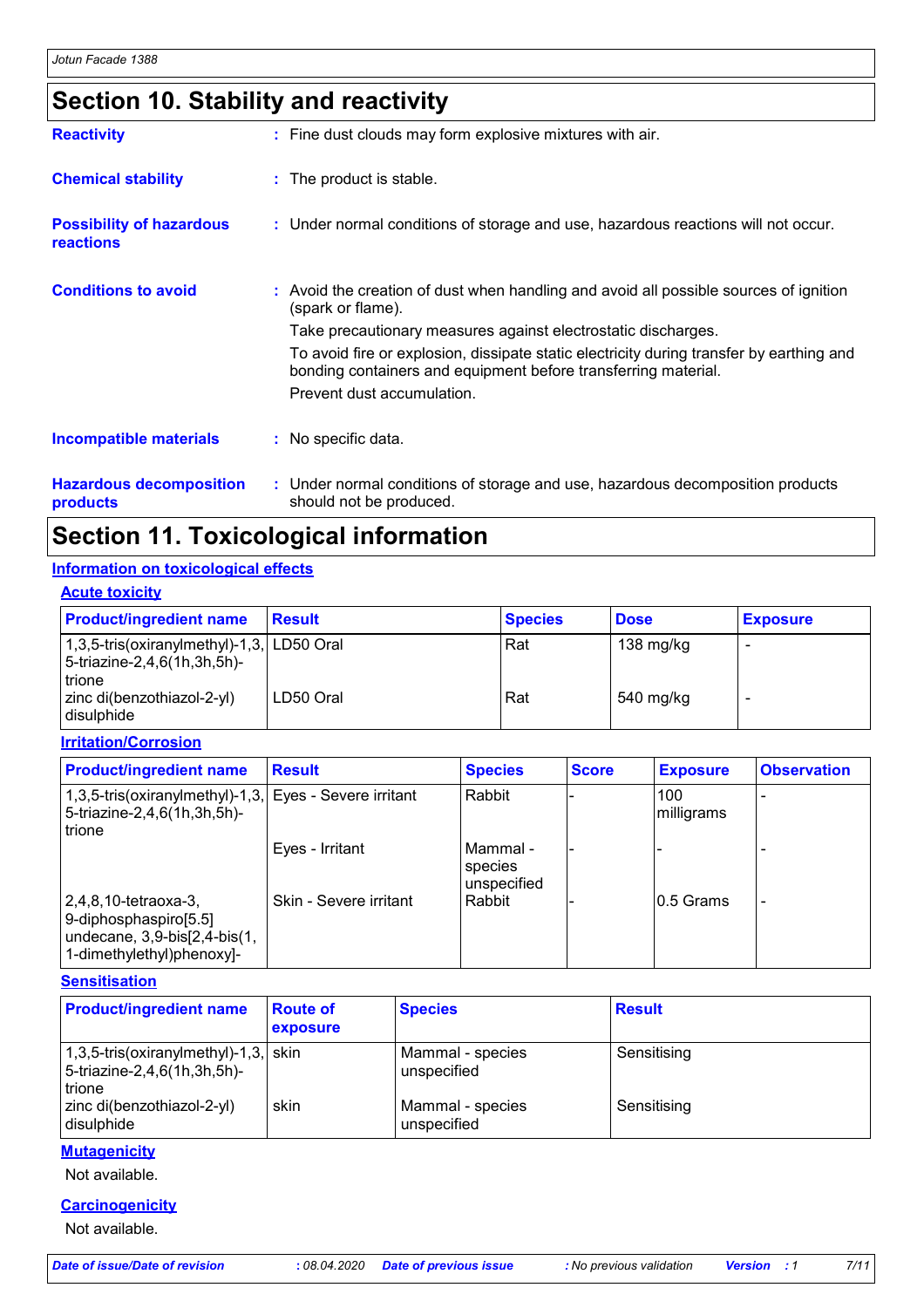## **Section 11. Toxicological information**

### **Reproductive toxicity**

Not available.

### **Teratogenicity**

Not available.

### **Specific target organ toxicity (single exposure)**

Not available.

### **Specific target organ toxicity (repeated exposure)**

| <b>Name</b>                                                             | <b>Category</b> | <b>Route of</b><br><b>exposure</b> | <b>Target organs</b> |
|-------------------------------------------------------------------------|-----------------|------------------------------------|----------------------|
| $1,3,5$ -tris(oxiranylmethyl)-1,3,5-triazine-2,4,6(1h,3h,5h)-<br>trione | Category 2      | Not determined                     | l Not determined     |

### **Aspiration hazard**

Not available.

#### **Information on likely routes :** Not available. **of exposure**

### **Potential acute health effects**

| <b>Eye contact</b>  | : Causes serious eye damage.                        |
|---------------------|-----------------------------------------------------|
| <b>Inhalation</b>   | : No known significant effects or critical hazards. |
| <b>Skin contact</b> | : May cause an allergic skin reaction.              |
| <b>Ingestion</b>    | : Harmful if swallowed.                             |

### **Symptoms related to the physical, chemical and toxicological characteristics**

| <b>Eye contact</b>  | : Adverse symptoms may include the following:<br>pain<br>watering<br>redness                           |
|---------------------|--------------------------------------------------------------------------------------------------------|
| <b>Inhalation</b>   | : No specific data.                                                                                    |
| <b>Skin contact</b> | : Adverse symptoms may include the following:<br>pain or irritation<br>redness<br>blistering may occur |
| <b>Ingestion</b>    | : Adverse symptoms may include the following:<br>stomach pains                                         |

| Date of issue/Date of revision               | 8/11<br>: 08.04.2020<br><b>Date of previous issue</b><br>: No previous validation<br><b>Version : 1</b>  |
|----------------------------------------------|----------------------------------------------------------------------------------------------------------|
| <b>Carcinogenicity</b>                       | : No known significant effects or critical hazards.                                                      |
| <b>General</b>                               | : Once sensitized, a severe allergic reaction may occur when subsequently exposed<br>to very low levels. |
| Not available.                               |                                                                                                          |
| <b>Potential chronic health effects</b>      |                                                                                                          |
| <b>Potential delayed effects</b>             | : Not available.                                                                                         |
| <b>Potential immediate</b><br>effects        | $\therefore$ Not available.                                                                              |
| <b>Long term exposure</b>                    |                                                                                                          |
| <b>Potential delayed effects</b>             | : Not available.                                                                                         |
| <b>Potential immediate</b><br><b>effects</b> | $:$ Not available.                                                                                       |
| <b>Short term exposure</b>                   |                                                                                                          |
|                                              | Delayed and immediate effects as well as chronic effects from short and long-term exposure               |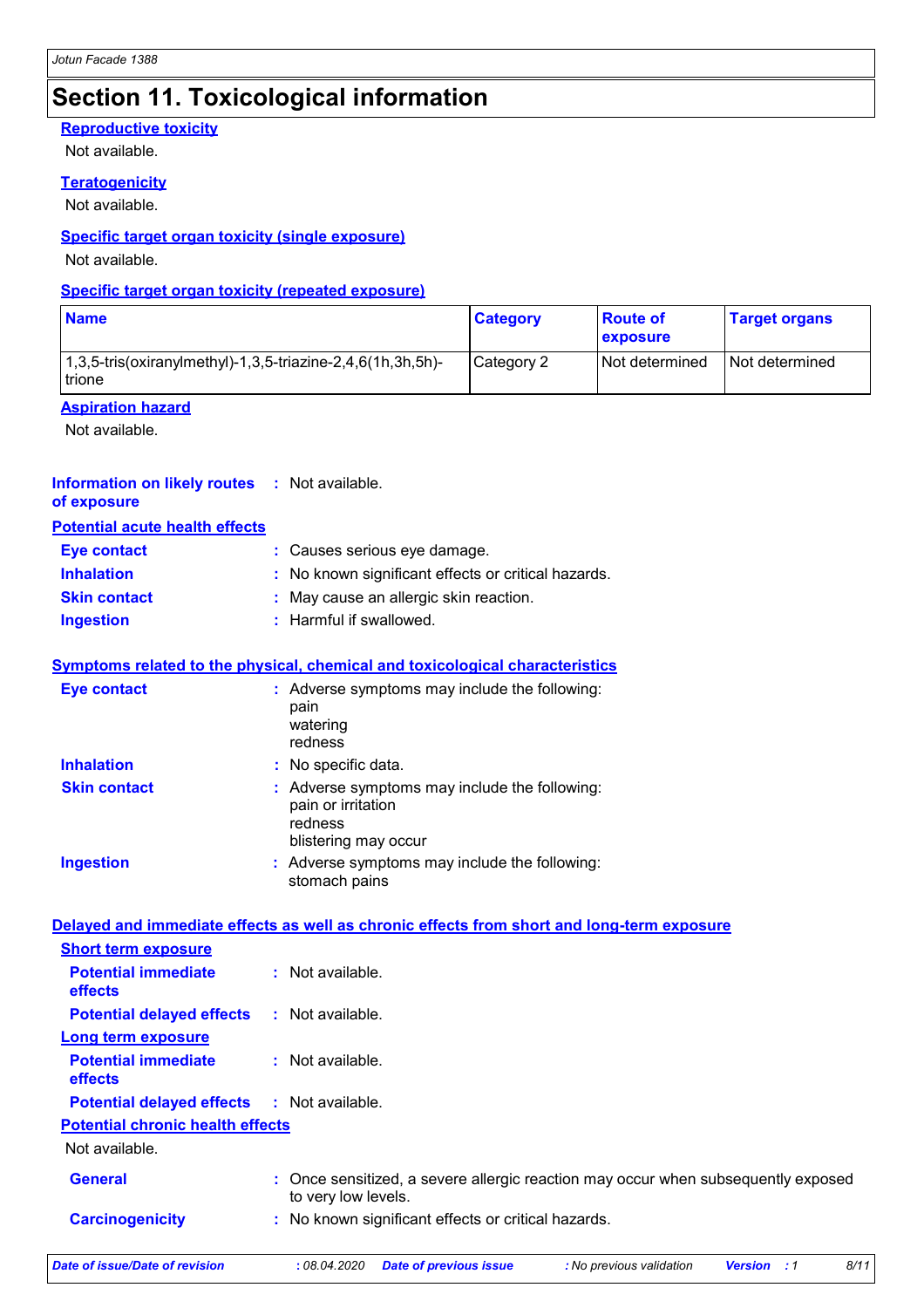## **Section 11. Toxicological information**

| <b>Mutagenicity</b>          | : May cause genetic defects.                        |
|------------------------------|-----------------------------------------------------|
| <b>Teratogenicity</b>        | : No known significant effects or critical hazards. |
| <b>Developmental effects</b> | : No known significant effects or critical hazards. |
| <b>Fertility effects</b>     | : No known significant effects or critical hazards. |

### **Numerical measures of toxicity**

**Acute toxicity estimates**

| Route                | <b>ATE value</b> |
|----------------------|------------------|
| Oral                 | 954.3 mg/kg      |
| Inhalation (vapours) | 28.63 mg/l       |

## **Section 12. Ecological information**

### **Toxicity**

Not available.

### **Persistence and degradability**

Not available.

### **Bioaccumulative potential**

| <b>Product/ingredient name</b>                                                                  | LogP <sub>ow</sub> | <b>BCF</b> | <b>Potential</b> |
|-------------------------------------------------------------------------------------------------|--------------------|------------|------------------|
| $1,3,5$ -tris(oxiranylmethyl)-1,3, $\sim$ 1.8<br>5-triazine-2,4,6(1h,3h,5h)-<br><b>I</b> trione |                    |            | low              |
| zinc di(benzothiazol-2-yl)<br>disulphide                                                        | 5.02               | <8         | low              |

### **Mobility in soil**

**Soil/water partition coefficient (Koc) :** Not available.

**Other adverse effects** : No known significant effects or critical hazards.

### **Section 13. Disposal considerations**

The generation of waste should be avoided or minimised wherever possible. Disposal of this product, solutions and any by-products should at all times comply with the requirements of environmental protection and waste disposal legislation and any regional local authority requirements. Dispose of surplus and nonrecyclable products via a licensed waste disposal contractor. Waste should not be disposed of untreated to the sewer unless fully compliant with the requirements of all authorities with jurisdiction. Waste packaging should be recycled. Incineration or landfill should only be considered when recycling is not feasible. This material and its container must be disposed of in a safe way. Care should be taken when handling emptied containers that have not been cleaned or rinsed out. Empty containers or liners may retain some product residues. Avoid dispersal of spilt material and runoff and contact with soil, waterways, drains and sewers. **Disposal methods :**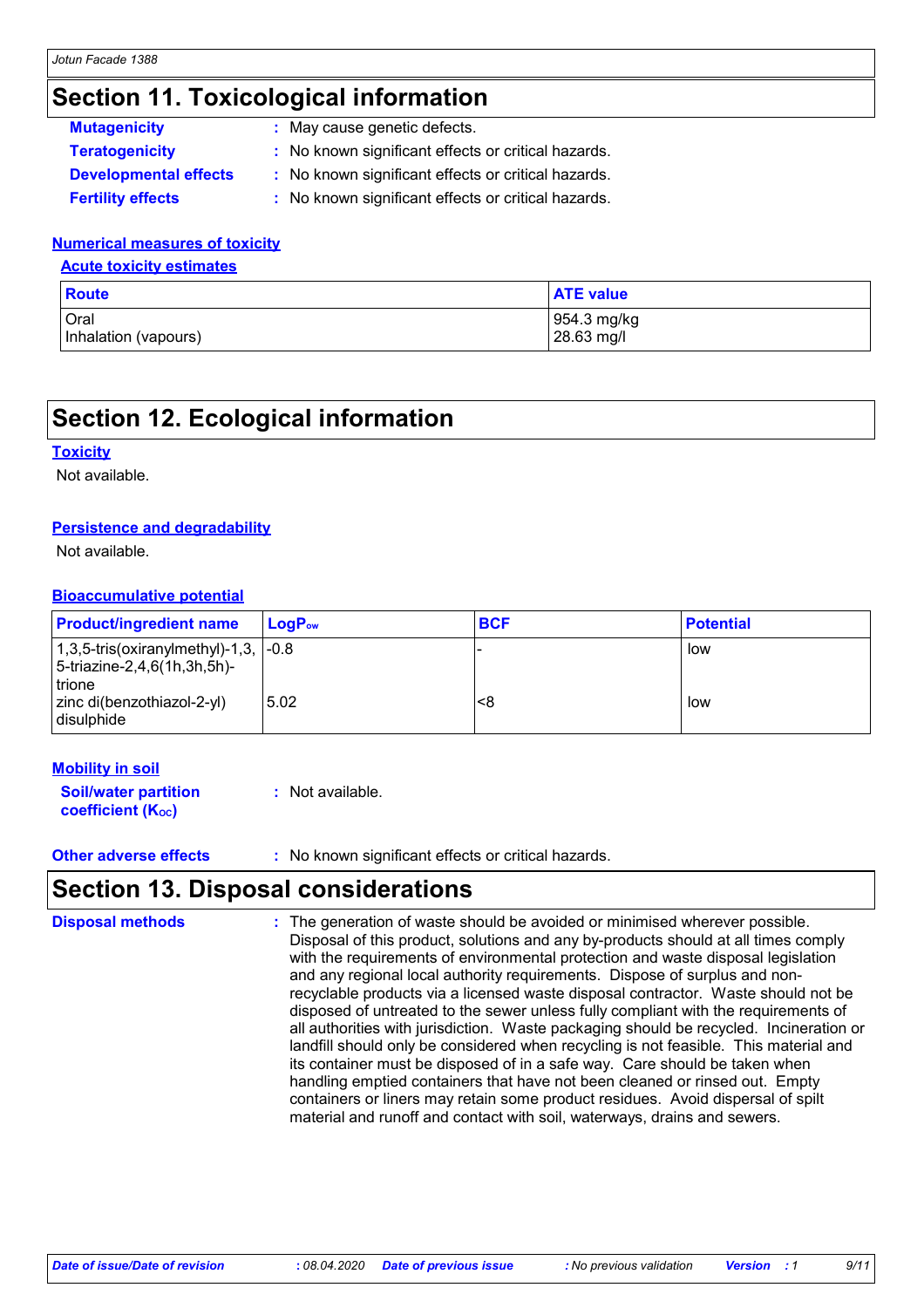## **Section 14. Transport information**

|                                      | <b>ADR/RID</b>           | <b>IMDG</b>              | <b>IATA</b>    |
|--------------------------------------|--------------------------|--------------------------|----------------|
| <b>UN number</b>                     | Not regulated.           | Not regulated.           | Not regulated. |
| <b>UN proper</b><br>shipping name    | -                        |                          |                |
| <b>Transport hazard</b><br>class(es) | $\overline{\phantom{a}}$ |                          |                |
| <b>Packing group</b>                 | $\blacksquare$           | $\overline{\phantom{a}}$ | ۰              |
| <b>Environmental</b><br>hazards      | No.                      | No.                      | No.            |
| <b>Additional</b><br>information     | ۰                        |                          | $\blacksquare$ |

**Special precautions for user Transport within user's premises:** always transport in closed containers that are **:** upright and secure. Ensure that persons transporting the product know what to do in the event of an accident or spillage.

**Transport in bulk according :** Not available. **to Annex II of Marpol and the IBC Code**

## **Section 15. Regulatory information**

**Safety, health and environmental regulations specific for the product :** No known specific national and/or regional regulations applicable to this product (including its ingredients).

**International regulations**

**Chemical Weapon Convention List Schedules I, II & III Chemicals**

Not listed.

**Montreal Protocol (Annexes A, B, C, E)**

Not listed.

**Stockholm Convention on Persistent Organic Pollutants** Not listed.

**Rotterdam Convention on Prior Informed Consent (PIC)**

Not listed.

**UNECE Aarhus Protocol on POPs and Heavy Metals**

Not listed.

## **Section 16. Other information**

### **History**

| Date of printing                  |         | : 08.04.2020             |
|-----------------------------------|---------|--------------------------|
| Date of issue/Date of<br>revision |         | : 08.04.2020             |
| Date of previous issue            |         | : No previous validation |
| <b>Version</b>                    | $\pm$ 1 |                          |